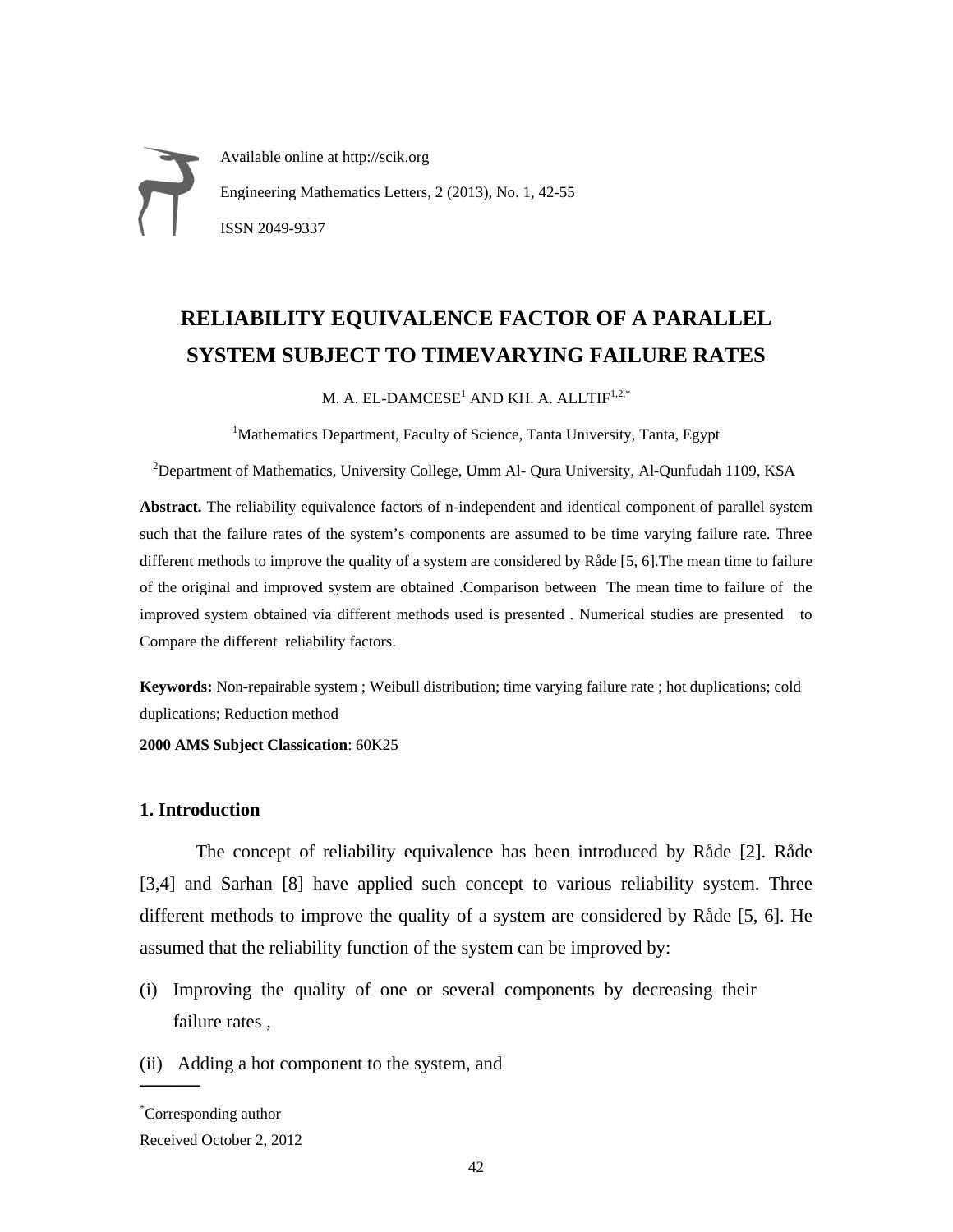(iii) Adding a cold redundant component to the system.

Sarhan [7] has considered more general method to improve the reliability of a system, in these methods, it is assumed that the quality of the

system can be improved according to one of the following four different methods:

- (i) Improving the quality of some component by reducing their failure rates by a factor  $ρ, 0 < ρ < 1,$
- (ii) Assuming hot duplications of some of the system's components
- (iii) Assuming cold duplications of some of the system's components
- iv) Assuming cold redundant stand by connected with same system components (one for each) via random switches.

Råde has calculated the reliability equivalence factors for a single component and for two independent and identical component, series and parallel system, Sarhan [7,9] has obtained ,the reliability equivalence factor of *n*-independent and identical components series and parallel system. He used the reliability function and mean time to failure (*MTTF*) as characteristics to compare different system design such that the failure rates of the system's components are assumed to be constant.

Our aim in this paper is to derive the reliability equivalence factors of *n*independent and identical component of parallel system such that the failure rates of the system's components are assumed to be time varying failure rate. and we use, as Sarhan[9], the reliability function and *MTTF* to compare different system designs. We shall make equivalence between

the improved systems obtained according to the reduction method and the hot and cold duplication method based on the value of the reliability function.

# **2.** *n***-Component Parallel System**

The system considered here consists of  $n$  – independent and identical components connected in parallel. Each component has time varying failure rate. That is, the life time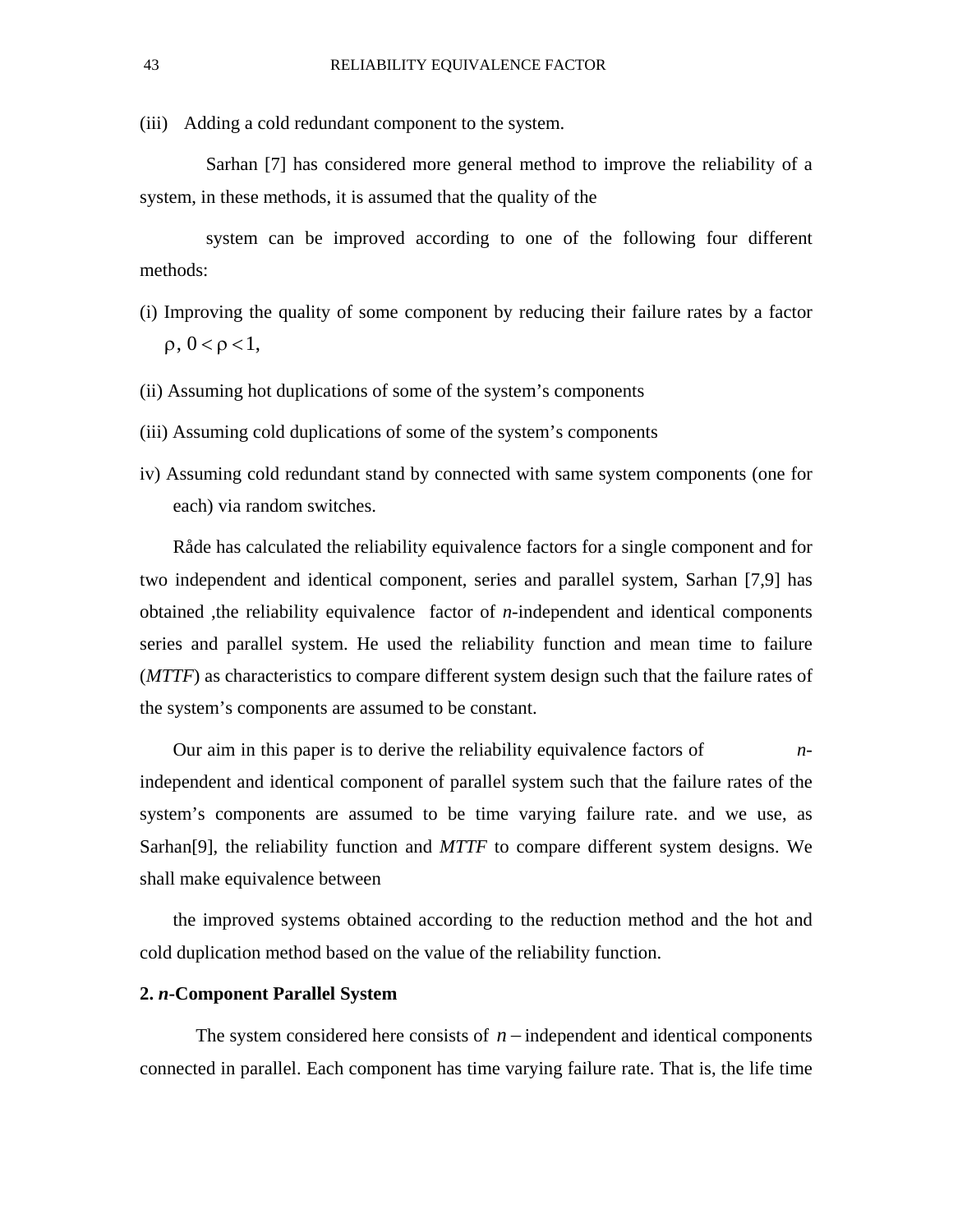of component *i*, say  $T_i$ , is a Weibull distribution random variable with the following reliability function

$$
R_i(t) = e^{-(\lambda t)^{\beta}}, \quad t \ge 0, \quad \lambda, \quad \beta > 0
$$
 (1)

The reliability of the system can be improved according to one of the following three different methods.

- (1) Reducing the failure rates of  $r, 1 \le r \le n$ , of the components by the same factor same  $\rho$ ,  $0 < \rho < 1$ , this methods is called the reduction methods.
- (2) Assuming hot duplications of  $m, 1 \le m \le n$ , of the components. This means that each of *m* of the components is duplicated by a hot redundant standby component. This method will be called the hot duplication method.
	- (3) Assuming cold duplication of *m*,  $1 \le m \le n$ , of the components, It means that each of *m* of the components is duplicated by a cold redundant standby component. This method is called by the cold duplication method.

#### **3. The Reliability Functions and** *MTTF's***.**

We present the reliability function and the *MTTF's* of the original and improving systems.

### **3.1. The original system:**

The reliability function of the original system which consists of *n*independent and identical components, denoted by  $R(t)$ , can be get as :

$$
R(t)=1-\prod_{i=1}^n[1-R_i(t)]=1-[1-R(t)]^n.
$$

Using (1), we have

$$
R(t) = 1 - [1 - \exp(-(\lambda t)^{\beta})]^n
$$
 (2)

Using the binomial expansion, one can write  $R(t)$  in the following form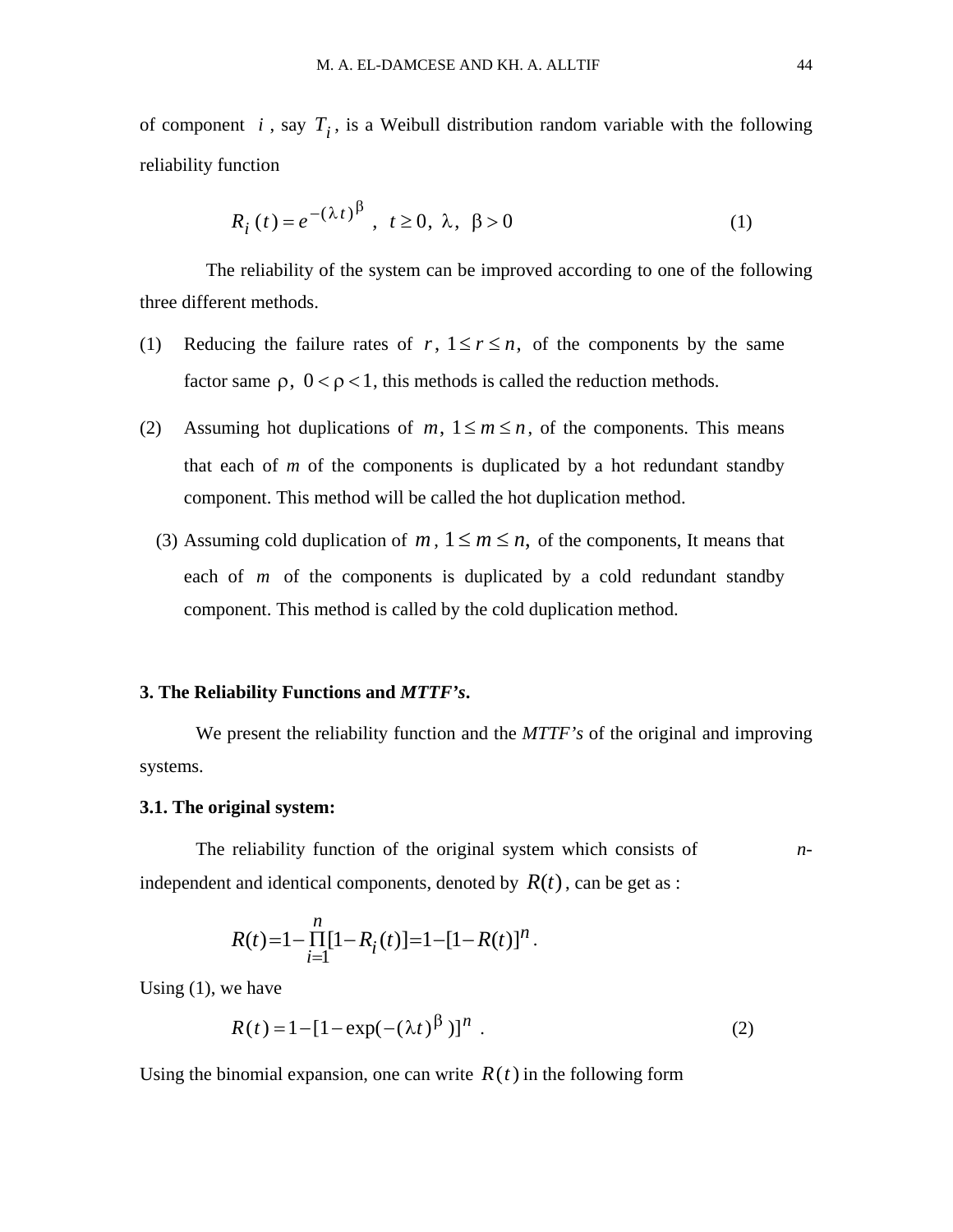$$
R(t) = \sum_{i=1}^{n} {n \choose i} (-1)^{i+1} \exp[-i(\lambda t)^{\beta}].
$$

Then ,we obtain the system *MTTF* as follows

$$
MTTF = \int_{0}^{\infty} R(t) dt = \sum_{i=1}^{n} {n \choose i} (-1)^{i+1} \int_{0}^{\infty} \exp[-i(\lambda t)^{\beta}] dt
$$
  
= 
$$
\frac{\Gamma(\frac{1}{\beta} + 1)}{\lambda} \sum_{i=1}^{n} {n \choose i} (-1)^{i+1} i^{-\frac{1}{\beta}}.
$$
 (3)

# **3.2. The reduction method**

Assuming that the system is improved by improving  $r, 1 \le r \le n$ , of its components according to the reduction methods that is, the time varying failure rates of *r* components are reduced from  $\lambda \beta (\lambda t)^{\beta-1}$  to  $\rho \lambda \beta (\lambda t)^{\beta-1}$ ,  $0 < \rho < 1$ . Let  $R_{(r),\rho}(t)$ denote the reliability function of the system improved by reducing the time varying failure rates of *r* of its components by the factor. One can obtain  $R_{(r),\rho}(t)$  to be

$$
R_{(r),\rho}(t) = 1 - [1 - \exp(-\rho(\lambda t)^{\beta})]^r [1 - \exp(-(\lambda t)^{\beta}]^{n-r} . \tag{4}
$$

Using the binomial expansion, then we can write  $R_{(r),\rho}(t)$  in the following from

$$
R_{(r),\rho}(t) = \sum_{j=0}^{n-r} \sum_{i=1}^{r} {n-r \choose j} {n \choose i} (-1)^{i+j+1} \exp\{-(j+i\rho)(\lambda t)^{\beta}\}\n+ \sum_{j=1}^{n-r} {n-r \choose j} (-1)^{j+1} \exp\{-j(\lambda t)^{\beta}\}\n\tag{5}
$$

One can obtain the  $MTTF_{(r),\rho}$  as follows :

$$
MTTF_{(r),\rho} = \frac{\Gamma(\frac{1}{\beta}+1)}{\lambda} \sum_{j=0}^{n-r} \sum_{i=1}^r {n-r \choose j} {n \choose i} (-1)^{i+j+1} \frac{1}{(j+i\rho)^{1/\beta}}
$$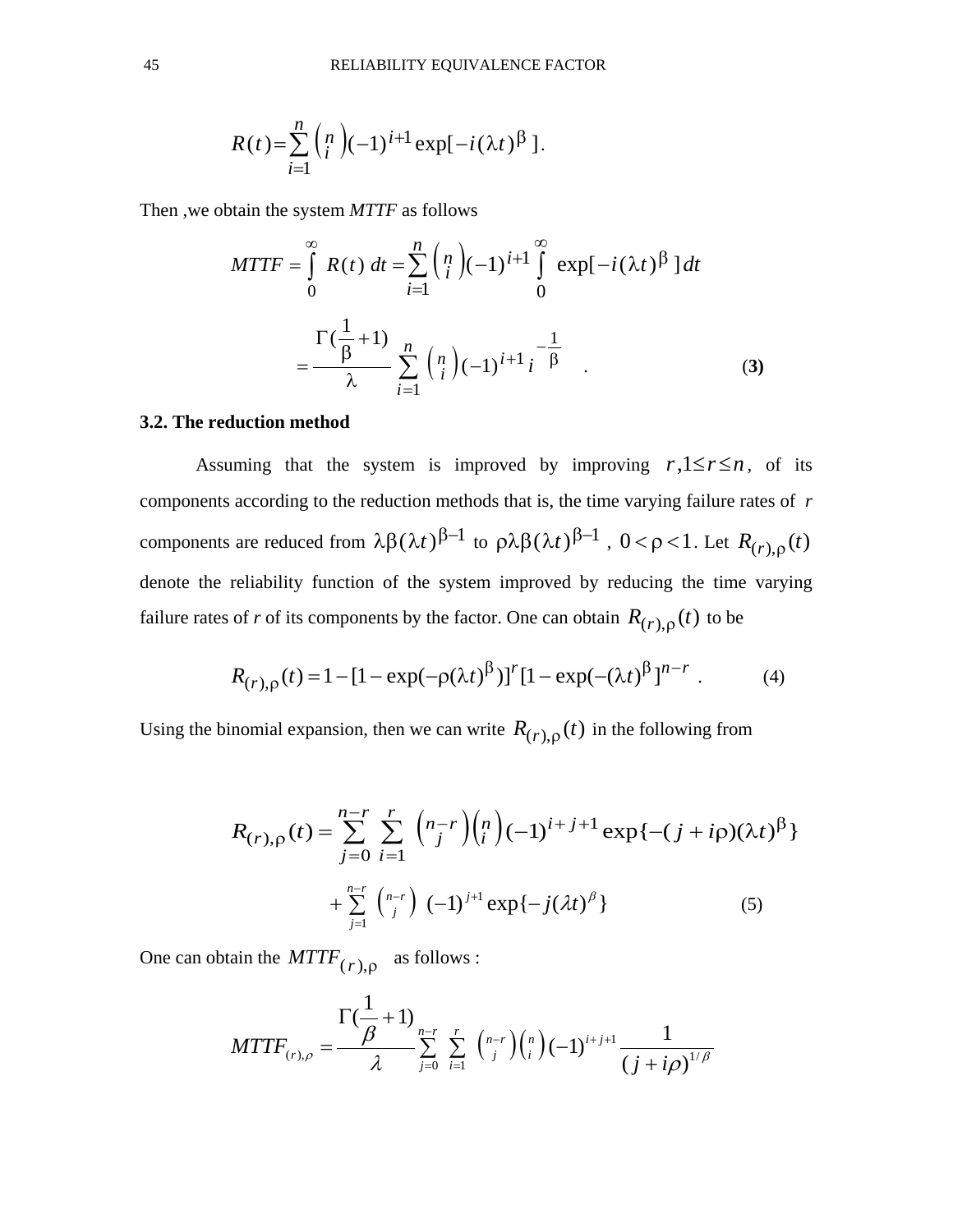$$
+\frac{\Gamma(\frac{1}{\beta}+1)}{\lambda} \sum_{j=1}^{n-r} \binom{n-r}{j} (-1)^{j+1} \frac{1}{j^{1/\beta}}
$$
(6)

It's clear that, the time varying failure rate of *r* of the system's component by the factor ρ increases the *MTTF* of the system by the amount ∆ *MTTF*(*r*),<sup>ρ</sup> which is given by

$$
\Delta \, \, \text{MTTF}_{(r),\rho} = \text{MTTF}_{(r),\rho} - \text{MTTF} \, . \tag{7}
$$
\n
$$
\text{Since } R_{(r),\rho}(t) \succ R(t) \Rightarrow \text{MTTF}_{(r),\rho} \succ \text{MTTF}
$$

### **3.3. The hot duplication methods**

Let us assume that the system is improved by improving  $m, 1 \le m \le n$ , of its components according to the hot duplication method. Let  $R_{(m)}^H(t)$  represent the reliability function of the system improved by improving *m* of its components by hot duplication, then, we can get  $R_{(m)}^H(t)$  as follow:

$$
R_{(m)}^{H}(t) = 1 - [1 - \exp(-(\lambda t)^{\beta})]^{n+m}
$$
\n(8)

Using the binomial expansion, we can write  $R_{(m)}^{H}(t)$  as follows

$$
R_{(m)}^{H}(t) = \sum_{i=1}^{n+m} {n+m \choose i} (-1)^{i+1} \exp(-i(\lambda t)^{\beta}) . \qquad (9)
$$

The system  $MTTF$  , say  $MTTF\frac{H}{(m)}$ , is given by

$$
MTTF_{(m)}^{H} = \sum_{i=1}^{n+m} {n+m \choose i} (-1)^{i+1} \frac{\Gamma(\frac{1}{\beta}+1)}{\lambda i^{1/\beta}} \quad . \tag{10}
$$

The process of improving the original system by improving *m* of its components according to a hot duplication method increases the *MTTF* of the system by the amount  $\Delta M T T F_{(m)}^H$  which is given by :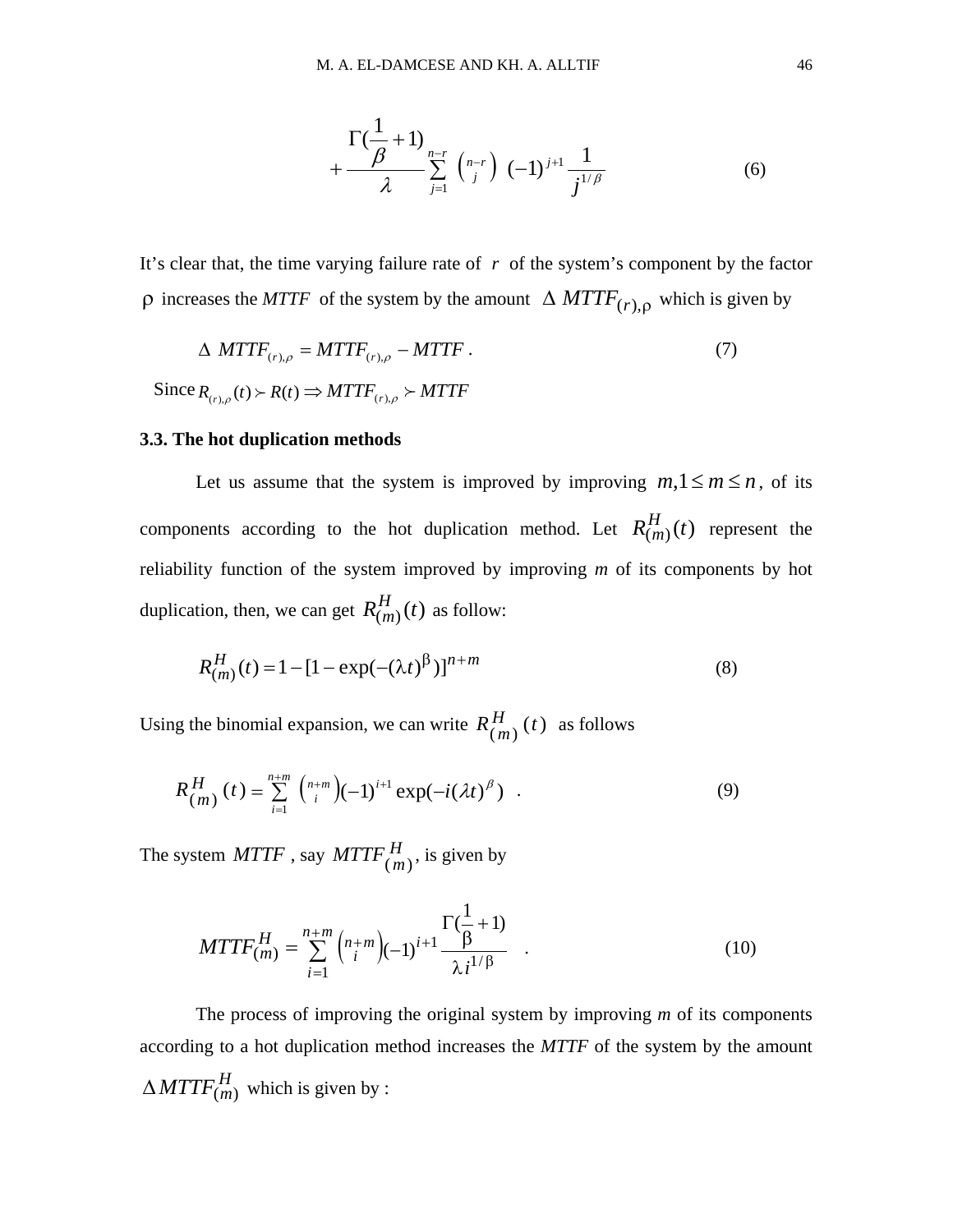$$
\Delta M T T F_{(m)}^H = M T T F_{(m)}^H - M T T F \tag{11}
$$

### **3.4. The cold duplication method**

Let us consider that the system is improved by improving  $m, 1 \le m \le n$  of its components according to the cold duplication methods. Let  $R_{(m)}^C(t)$  denote the reliability function of the system improved by improving *m* of its components according to cold duplication methods. The function  $R_{(m)}^{C}(t)$  can be obtained as follows:

$$
R_{(m)}^{C}(t) = 1 - [1 - R_{1}^{C}(t)]^{m} [1 - R_{1}(t)]^{n-m} , \qquad (12)
$$

where  $R_1^C(t)$  denote to the reliability of a system's component after it was improved according to cold duplication method [1], one can obtain  $R_1^C(t)$  to be

$$
R_1^C(t) = [1+(\lambda t)^{\beta}] \exp[-(\lambda t)^{\beta}].
$$

Therefore,  $R_{(m)}^{C}(t)$  becomes :

$$
R_{(m)}^{C}(t) = 1 - \left[1 - \left(1 + (\lambda t)^{\beta}\right) \exp[-(\lambda t)^{\beta}] \right]^{m} \left[1 - \exp(-(\lambda t)^{\beta})\right]^{n-m}.
$$
 (13)

Using the binomial expansion, one can write  $R_{(m)}^C(t)$  in the following form

$$
1 \leq m \prec n
$$

$$
R_{(m)}^{C}(t) = \sum_{i=0}^{n-m} \sum_{j=1}^{m} \sum_{k=0}^{j} {n-m \choose i} {n \choose j} {j \choose k} (-1)^{i+j+1} (\lambda t)^{\beta k}
$$
  
×  $\exp\{-(i+j)(\lambda t)^{\beta}\} + \sum_{i=1}^{n-m} {n-m \choose i} (-1)^{i+1} \exp\{-i(\lambda t)^{\beta}\},$  (14.1)

 $m = n$ 

$$
R_{(m)}^{C}(t) = \sum_{j=1}^{m} \sum_{k=0}^{j} {m \choose j} {j \choose k} (-1)^{j+1} (\lambda t)^{\beta k} \times \exp\{-j(\lambda t)^{\beta}\} . \qquad (14.2)
$$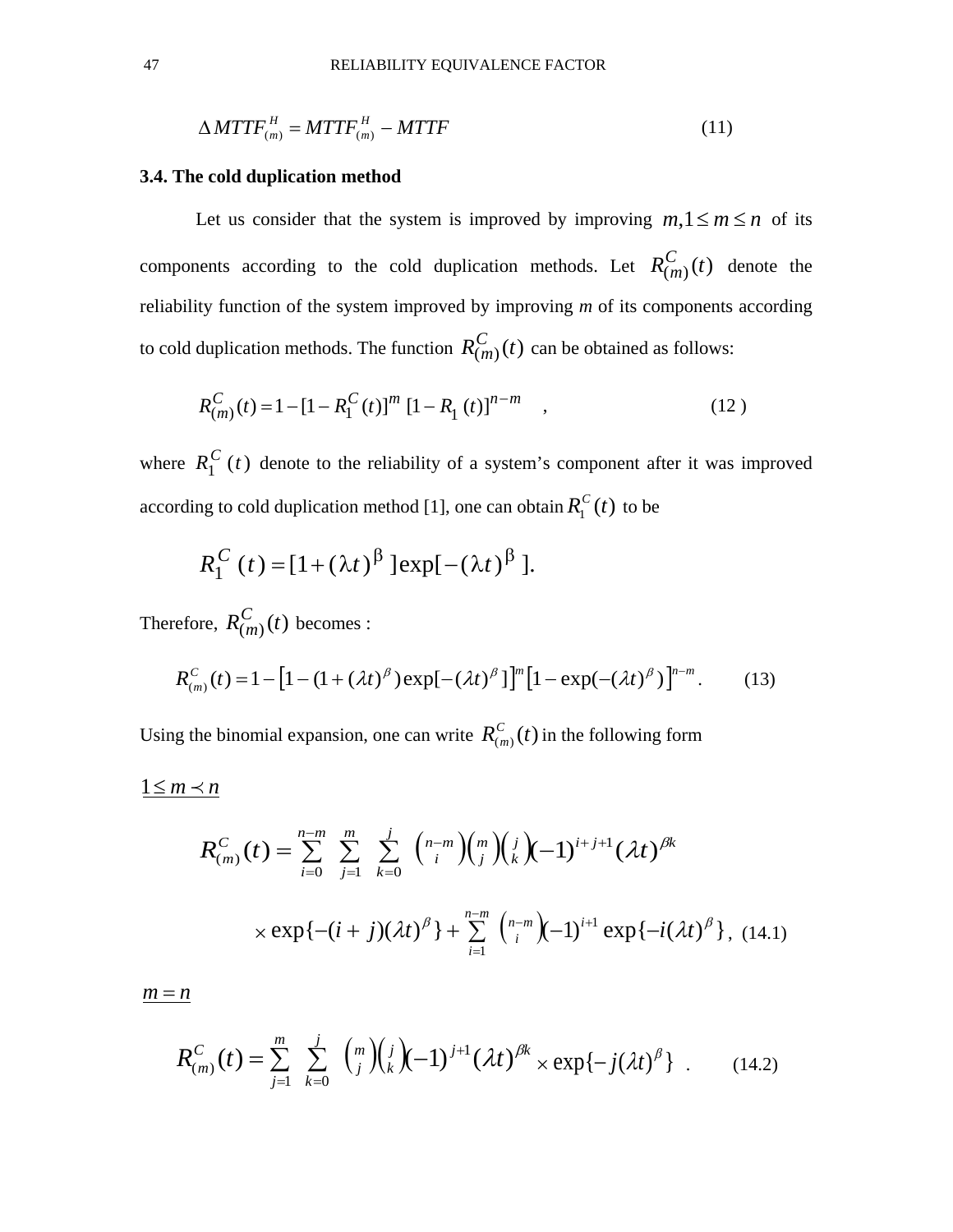*The MTTF* of this system, say  $MTTF_{(m)}^C$ , can be given as follow:

$$
MTTF_{(m)}^{C} = \frac{1}{\lambda \beta} \sum_{i=0}^{n-m} \sum_{j=1}^{m} \sum_{k=0}^{j} {n-m \choose i} {m \choose j} {j \choose k} (-1)^{i+j+1}
$$

$$
\Gamma(\frac{1}{\beta} + k) \prod_{j=0}^{n} {j \choose j} {n-m \choose k} {j \choose k} (-1)^{i+j+1}
$$

$$
\times \frac{\Gamma(\frac{1}{\beta}+k)}{(i+j)^{\frac{1}{\beta}+k}} + \frac{\Gamma(\frac{1}{\beta}+1)}{\lambda} \sum_{i=1}^{n-m} {n-m \choose i} (-1)^{i+1} \frac{1}{i^{\frac{1}{\beta}}}, \quad (15.1)
$$

 $m = n$ 

 $1 \leq m \leq n$ 

$$
MTTF_{(m)}^{C} = \frac{1}{\lambda \beta} \sum_{j=1}^{m} \sum_{k=0}^{j} {m \choose j} {j \choose k} (-1)^{j+1} \times \frac{\Gamma(\frac{1}{\beta} + k)}{(j)^{\frac{1}{\beta} + k}} \quad . \tag{15.2}
$$

and the amount  $\triangle M T T F_{(m)}^C$  given as :

$$
\Delta M T T F_{(m)}^C = M T T F_{(m)}^C - M T T F \qquad (16)
$$

Figure (1)-(3) show the reliability function of the original parallel system consisting of n=3 independent components and the improving system if m of the systems components are improved according to hot and cold duplication methods, when m=1,2,3,respectively, the shape parameter  $\beta = 4$  and the scale parameter  $\lambda = 1$  of each component.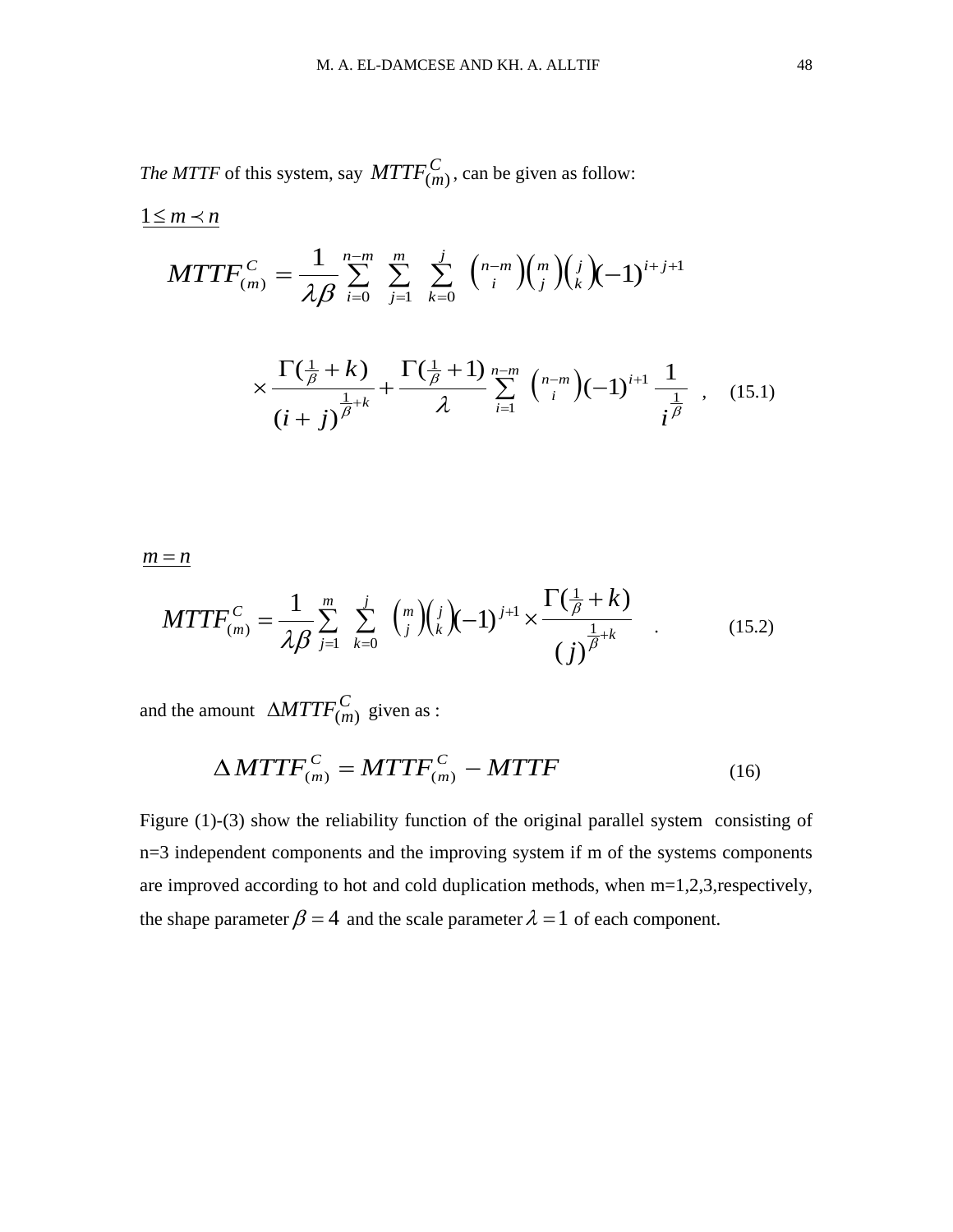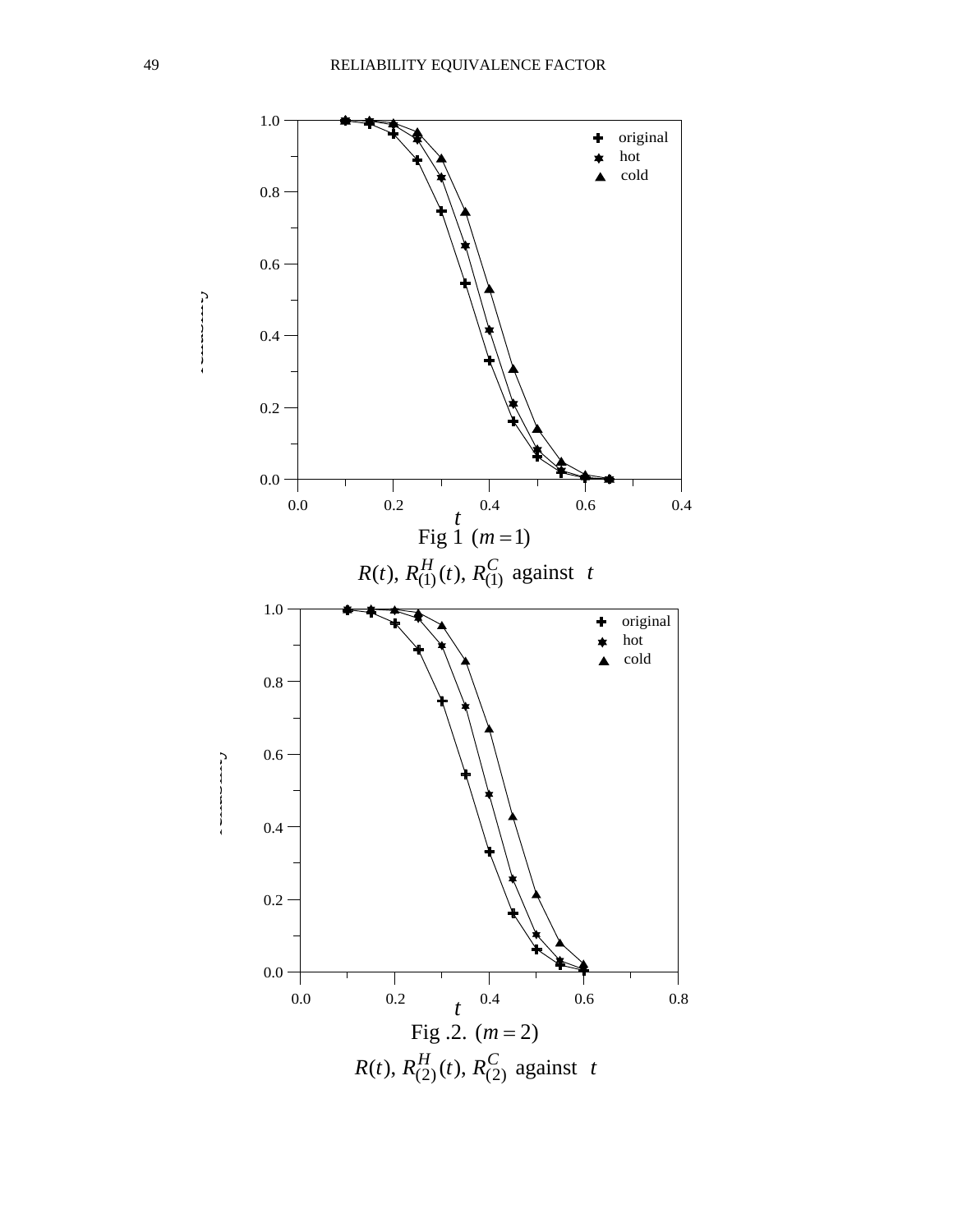

It seems from Figs (1)-(3) that  $R(t)_{(m)}^C > R(t)_{(m)}^H > R(t)$  $C$ <sub>*m*</sub>  $\succ R(t)$ <sup>*H*</sup> *m*  $\succ R(t)$  for all  $t \succ 0$  and for any m=1,2,3. It means that cold duplication method gives a modified system with a higher reliability than that of the system modified according to the hot duplication method.

# **4. Reliability Equivalence Factor**

Generally, the reliability equivalence factor is defined as that factor by which the time varying failure rates of some of the system's components should be reduced in order to reach equality of the reliability of another better system [8].

# **4.1. Hot reliability equivalence factor**  $\rho_{(m),(r)}^{H}(\alpha)$

The hot reliability equivalence factor, say  $\rho = \rho_{(m), (r)}^H(\alpha)$ , is defined as that factor  $\rho$  by which the time varying failure rates of  $r$  of the system's components should be reduced in order to reach the reliability of that system which improved by improving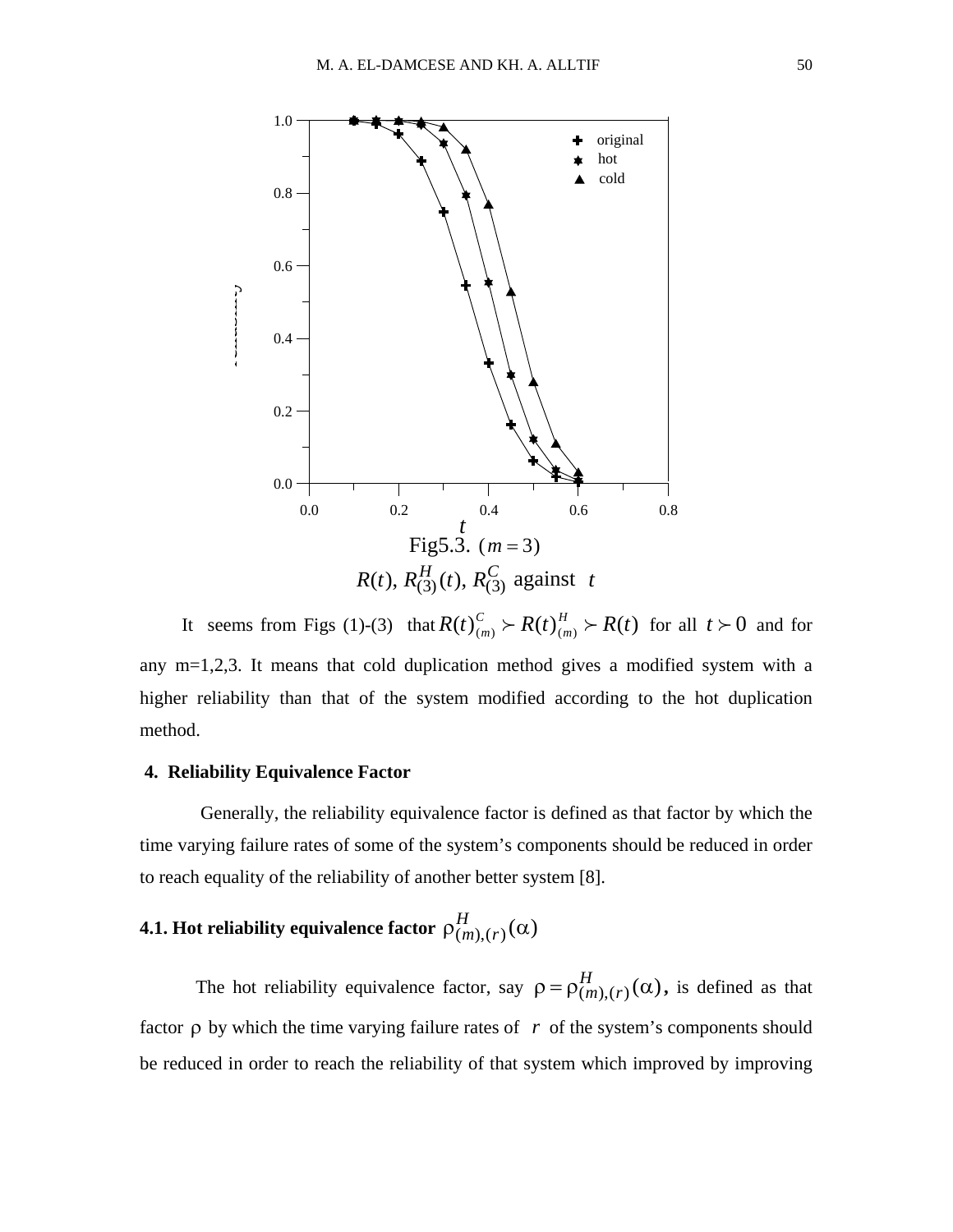m of the original system's components according to hot duplication method that is,  $\rho = \rho_{(m),(r)}^H(\alpha)$  is the solution of the following system of two equations.

$$
R_{(r),\rho}(t) = \alpha, \qquad R_{(m)}^H(t) = \alpha \qquad (17)
$$

Substituting from (8) into the second equation in (17), we have:

$$
1 - \left\{1 - \exp(-(\lambda t)^{\beta})\right\}^{n+m} = \alpha
$$
  
\n
$$
\Rightarrow \exp(-(\lambda t)^{\beta}) = 1 - (1 - \alpha)^{1/(n+m)}
$$
\n(18)

Substituting from (4) into the first equation in (17), we have:

$$
1 - [1 - \exp(-\rho(\lambda t)^{\beta})]^r [1 - \exp(-\lambda t)^{\beta}]^{n-r} = \alpha
$$
 (19)

Using (5.18) and (5.19) , we find.

$$
1 - \alpha = \left\{1 - \left[1 - \left(1 - \alpha\right)^{1/(n+m)}\right]^\rho\right\}^r \left\{(1 - \alpha)^{(n-r)/(n+m)}\right\} \tag{20}
$$

Solving equation (20) with respect to  $\rho$ , the hot reliability factor  $\rho = \rho_{(m),(r)}^H(\alpha)$ becomes

$$
\rho = \rho_{(m),(r)}^{H}(\alpha) = \frac{\ln[1 - (1 - \alpha)^{(m+r)/r(n+m)}]}{\ln[1 - (1 - \alpha)]/n + m]}
$$
\n(21)

**4.2.** Cold reliability equivalence factor,  $\rho_{(m),(r)}^{C}(\alpha)$ 

The cold reliability equivalence factor, say  $\rho = \rho_{(m),(\gamma)}^C(\alpha)$ , is defined as the factor ρ by which the time varying failure rates of *r* of the system's components should be reduced in order to reach the reliability of that system which improved by improving *m* of the original system's components have cold duplicates that is,  $\rho = \rho_{(m),(r)}^C(\alpha)$  is the solution of the following system of two equations :

$$
R_{(r),\rho}(t) = \alpha, \qquad R_{(m)}^C(t) = \alpha \tag{22}
$$

Substituting from (13) into the second equation in (22), one gets that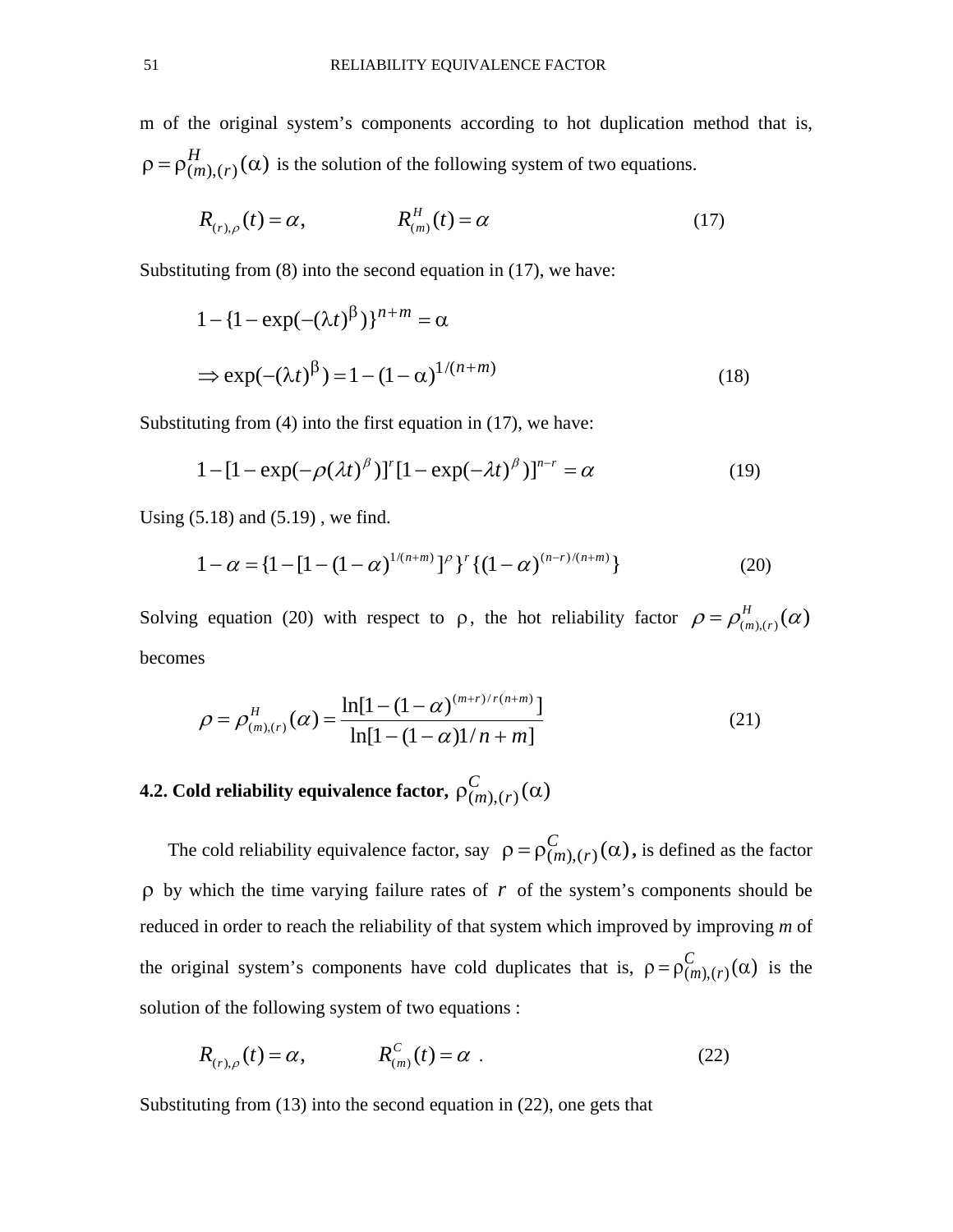$$
1 - [1 - (1 + (\lambda t)^{\beta}) \exp(-(\lambda t)^{\beta})]^m [1 - \exp(-(\lambda t)^{\beta})]^{n-m} = \alpha
$$
 (23)

Substituting from (5.4) into the first equation in (22), we get

$$
1 - [1 - \exp(-\rho(\lambda t)^{\beta})]^{r} [1 - \exp(-(\lambda t)^{\beta})]^{n-r} = \alpha.
$$
 (24)

Solving (23) and (24), we can derive the cold reliability factor  $\rho = \rho_{(m), (r)}^C(\alpha)$  as [35]:

$$
\rho = \rho_{(m),(r)}^C(\alpha) = \frac{1}{\ln x} \ln[1 - \frac{(1-\alpha)^{1/r}}{(1-x)^{(n-r)/r}}]
$$
(25)

Where  $x$  is a non-negative real solution of the following equation

$$
(1 - x - x \ln x)^m (1 - x)^{n - m} + \alpha - 1 = 0
$$
 (26)

Equation (26) has no closed form solution therefore, some numerical technique is needed to get *x* and then calculate  $\rho_{(m),(r)}^C(\alpha)$ .

# **5.** α **-Fractiles**

The  $\alpha$ -fractiles of the original and modified system are presented in this section. Let  $L(\alpha)$  be the  $\alpha$ -fractile of the original system. Also, let  $L^H_{(m)}(\alpha)$  and  $L^C_{(m)}(\alpha)$ denote, respectively , the α **-**fractile of the modified system obtained by improving *m* of the system's components according to hot and cold duplication methods. The fractile  $L(\alpha)$  can be found by solving the following equation with respect to *L* 

$$
R(\frac{L^{1/\beta}}{\lambda}) = \alpha.
$$
 (27)

Using (2) and (27), we can find that

$$
T(\alpha) = \left[\ln\left\{1/[1-(1-\alpha)^{\frac{1}{n}}\right]\right\}\right]^{\frac{1}{\beta}} / \lambda.
$$
 (28)

The fractile  $L_{(m)}^{H}(\alpha)$  can be deduced by solving the following equation with respect to *L* .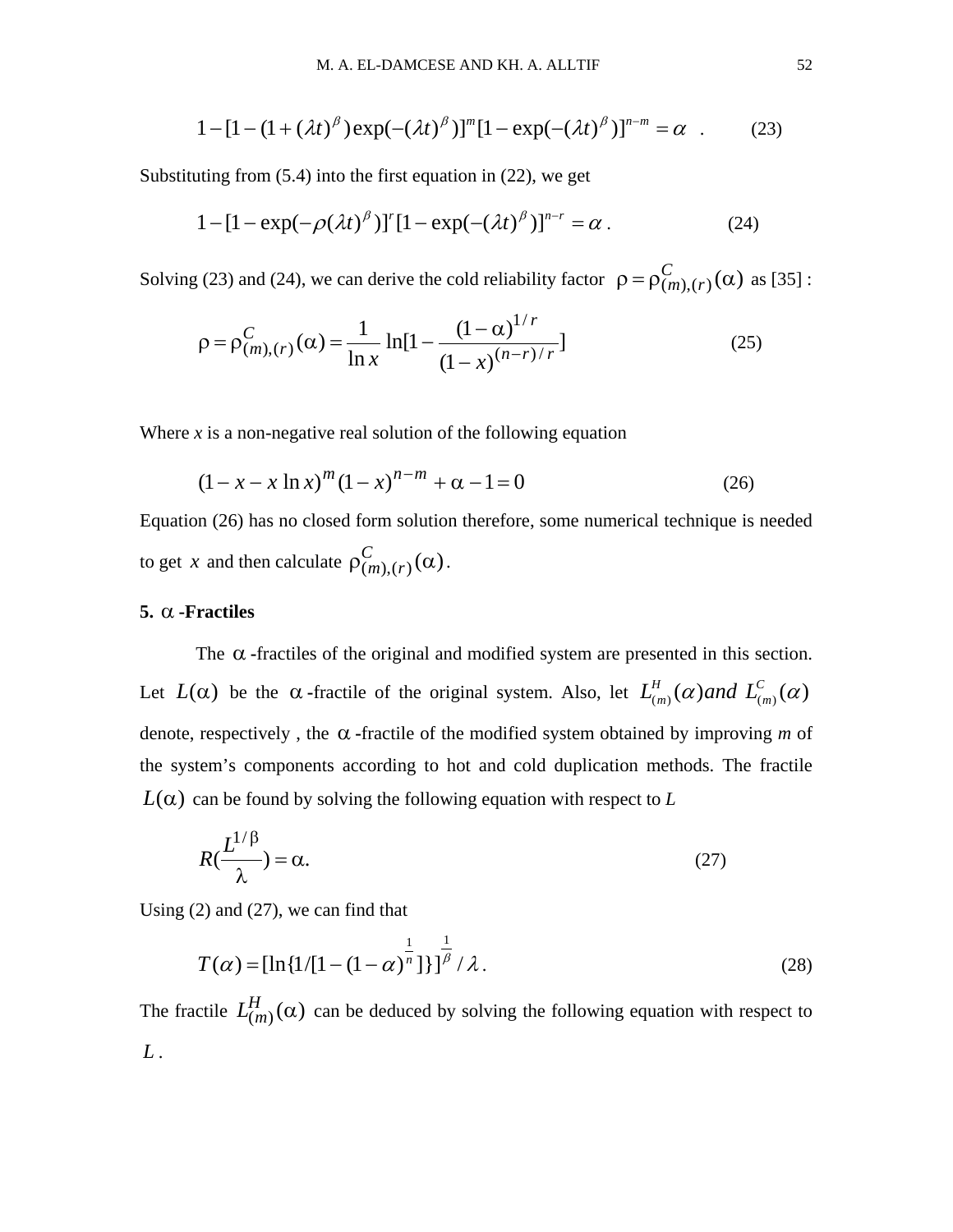$$
R_{(m)}^{H}(\frac{L^{1/\beta}}{\lambda}) = R_{(m)}^{H}(t) = \alpha.
$$
 (29)

Using (8) and (29),we can obtain

$$
T_{(m)}^{H}(\alpha) = \left[\ln\left\{1/[1-(1-\alpha)^{\frac{1}{(n+m)}}\right]\right\}\right]^{\frac{1}{\beta}}/\lambda \quad . \tag{30}
$$

Also,  $L_{(m)}^{C}(\alpha)$  can be obtained by solving the following equation with respect to L

$$
R_{(m)}^{C}(L^{1/\beta}/\lambda) = \alpha.
$$
 (31)

Using  $(13)$  and  $(31)$ , we have

$$
1 - [1 - (1 + L)\exp(-L)]^{m} [1 - \exp(-L)]^{n-m} - \alpha = 0.
$$
 (32)

The above equation has no closed solution in *L*. Thus, to find out

L=  $L^C_{(m)}(\alpha) = (\lambda T^C_{(m)}(\alpha))^{\beta}$  $L_{(m)}^{C}(\alpha) = (\lambda T_{(m)}^{C}(\alpha))^{\beta}$  we have to use a numerical technique method to solve (32)

The *MTTF* of the original system consisting of n=3 components when  $\lambda = 1$  and  $β = 2$  is 1.29

Table (1) gives the  $MTTF_{(m)}^H$  and  $MTTF_{(m)}^C$  when  $n=3, \lambda=1, \beta=2$  and  $m = 1, 2, 3$ . It is clear that, the  $MTTF_{(m)}^C > MTTF_{(m)}^H$  for all  $m = 1, 2, 3$ .

| $\mathfrak{m}$ | $MTTF_{(m)}^H$ | $MTTF_{(m)}^C$ |
|----------------|----------------|----------------|
|                | 1.39           | 1.51           |
|                | 1.49           | 1.65           |
|                | 1.52           | 1.74           |

**Table 1** : value of system MTTF for various additions of spare

Table( 2 ) gives the  $\alpha$  –fractiles and the reliability equivalence factors of the system studied here. Table (2) represent the  $\alpha$ -fractiles,  $\rho_{(m),(r)}^H(\alpha)$  and  $\rho_{(m),(r)}^C(\alpha)$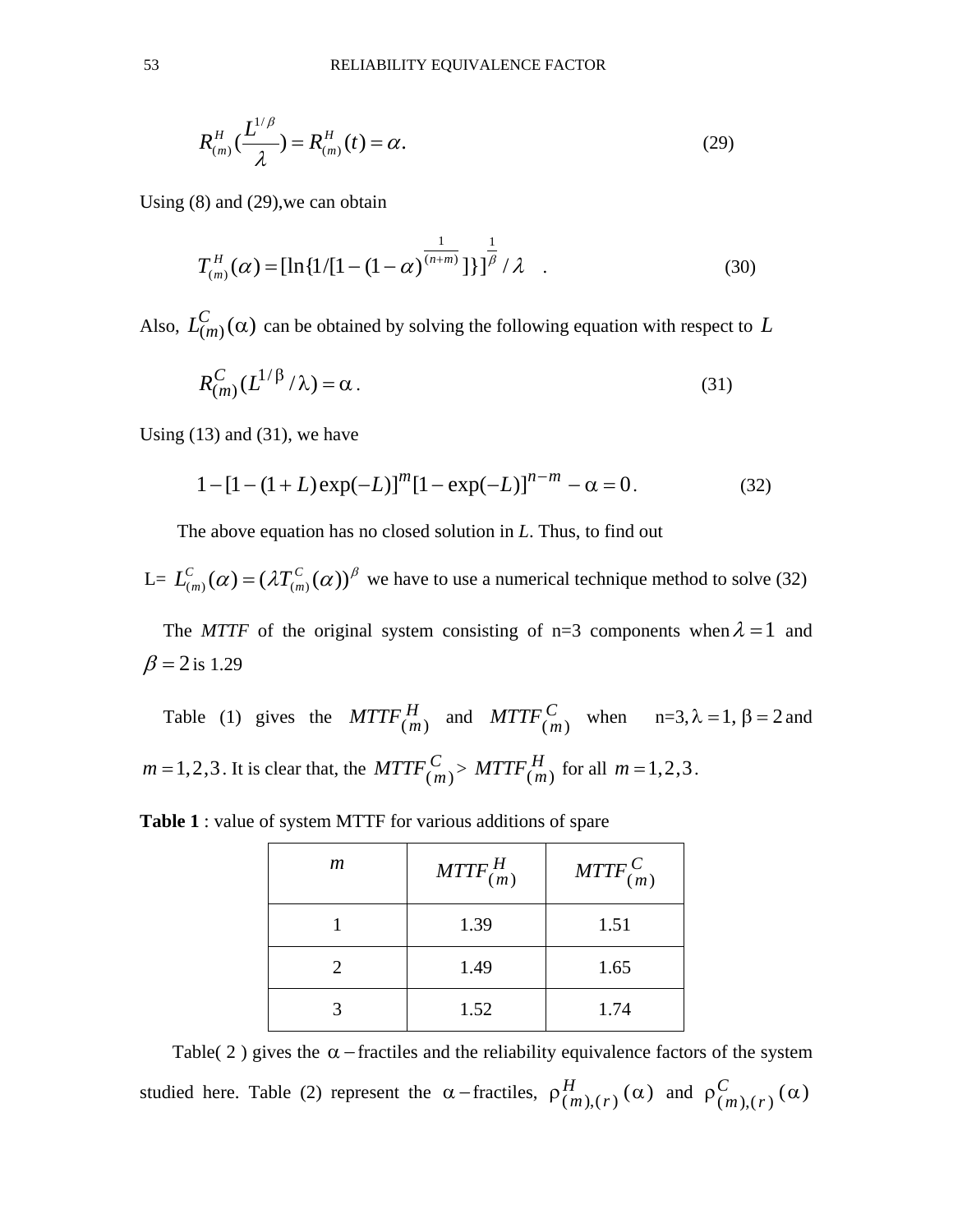when n=3,  $\lambda = 1$ ,  $\beta = 2$ ,  $m = 1$  and  $r = 1,2,3$ , respectively in these calculations the level is chosen to be  $\alpha = 0.1, 0.2, ..., 0.9$ .

| $\alpha$ | $T(\alpha)$ |       |       |       |       | $T_{(1)}^H(\alpha) T_{(1)}^C(\alpha) P_{(1),(1)}^H(\alpha) P_{(1),(2)}^H(\alpha) P_{(1),(3)}^H(\alpha) P_{(1),(1)}^C(\alpha) P_{(1),(2)}^C(\alpha)$ |       |       | $\rho_{(1),(3)}^{C}(\alpha)$ |
|----------|-------------|-------|-------|-------|-------|-----------------------------------------------------------------------------------------------------------------------------------------------------|-------|-------|------------------------------|
|          |             |       |       |       |       |                                                                                                                                                     |       |       |                              |
| 0.1      | 1.835       | 1.910 | 2.065 | 0.814 | 0.891 | 0.922                                                                                                                                               | 0.610 | 0.730 | 0.790                        |
| 0.2      | 1.624       | 1.707 | 1.849 | 0.772 | 0.866 | 0.904                                                                                                                                               | 0.565 | 0.703 | 0.771                        |
| 0.3      | 1.479       | 1.569 | 1.701 | 0.736 | 0.844 | 0.889                                                                                                                                               | 0.530 | 0.681 | 0.756                        |
| 0.4      | 1.362       | 1.456 | 1.581 | 0.702 | 0.824 | 0.874                                                                                                                                               | 0.499 | 0.662 | 0.742                        |
| 0.5      | 1.256       | 1.356 | 1.472 | 0.668 | 0.802 | 0.859                                                                                                                                               | 0.468 | 0.642 | 0.728                        |
| 0.6      | 1.155       | 1.259 | 1.369 | 0.631 | 0.779 | 0.842                                                                                                                                               | 0.437 | 0.621 | 0.713                        |
| 0.7      | 1.052       | 1.161 | 1.262 | 0.589 | 0.751 | 0.822                                                                                                                                               | 0.402 | 0.597 | 0.695                        |
| 0.8      | 0.938       | 1.051 | 1.144 | 0.537 | 0.717 | 0.796                                                                                                                                               | 0.361 | 0.567 | 0.672                        |
| 0.9      | 0.790       | 0.909 | 0.989 | 0.460 | 0.663 | 0.755                                                                                                                                               | 0.303 | 0.522 | 0.637                        |

**Table 2.** The  $\alpha$  -fractiles ,  $\rho_{(1),(r)}^{H}(\alpha)$  and  $\rho_{(1),(r)}^{C}(\alpha)$ 

It seems from Table (2) that, for  $\alpha = 0.1$ :

 Hot duplication of a one component will increase the 0.1-fractile from 1.835 to 1.910 .The same increase can be obtained by making one of the following

- (i) reducing the failure rate of one component by the factor  $\rho_{(1),(1)}^H(0.1) = 0.814$ ,
- (ii) reducing the failure rates of any two components by the factor  $\rho_{(1),(2)}^H(0.1) = 0.891$ , and
- (iii) reducing the failure rates of each of three components by the factor  $\rho_{(1),(3)}^H(0.1) = 0.922$ .